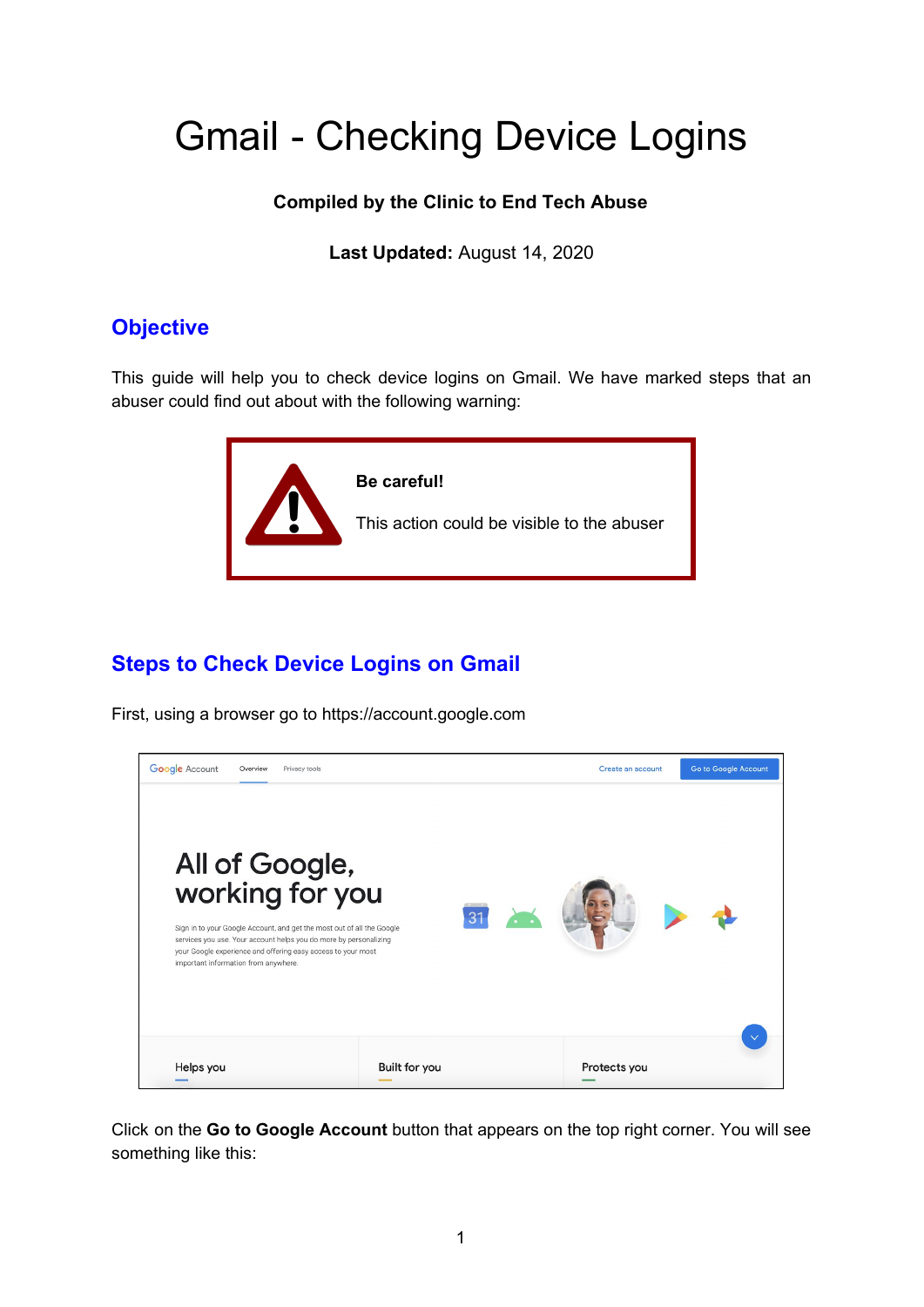| Google<br>Sign in                                                         |             |  |
|---------------------------------------------------------------------------|-------------|--|
|                                                                           |             |  |
| Use your Google Account                                                   |             |  |
| Email or phone -<br><b>Forgot email?</b>                                  |             |  |
| Not your computer? Use Private Browsing windows to sign<br>in. Learn more |             |  |
| <b>Create account</b>                                                     | <b>Next</b> |  |
|                                                                           |             |  |

Enter your Gmail address, click on **Next**, enter your password, and click on **Next**. When you log in, you will see something like this:

| <b>Google Account</b>                              | Q Search Google Account                                                                                                                                                                                                                                                              | ි |
|----------------------------------------------------|--------------------------------------------------------------------------------------------------------------------------------------------------------------------------------------------------------------------------------------------------------------------------------------|---|
| $\bullet$<br>Home<br>閨<br>Personal info            | $\Box$                                                                                                                                                                                                                                                                               |   |
| Data & personalization<br>$\circ$<br>்<br>Security | Welcome.                                                                                                                                                                                                                                                                             |   |
| చి<br>People & sharing                             | Manage your info, privacy, and security to make Google work better for you. Learn more                                                                                                                                                                                               |   |
| ⊟<br>Payments & subscriptions<br>⋒<br>About        | Privacy &<br>We keep your account<br>personalization<br>protected<br>See the data in your Google Account<br>The Security Checkup gives you per-<br>and choose what activity is saved to<br>sonalized recommendations to secure<br>personalize your Google experience<br>your account |   |
|                                                    | Manage your data & personalization<br><b>Get started</b>                                                                                                                                                                                                                             |   |
|                                                    | Take the Privacy<br>Account storage<br>Checkup<br>Your account storage is shared across<br>Google services, like Gmail and<br>This step-by-step guide helps you<br>Photos<br>choose the privacy settings that are<br>right for you<br>GB of 15 GB<br>$%$ used $-$                    |   |

There is a menu on the left. Click on **Security**. The following will appear: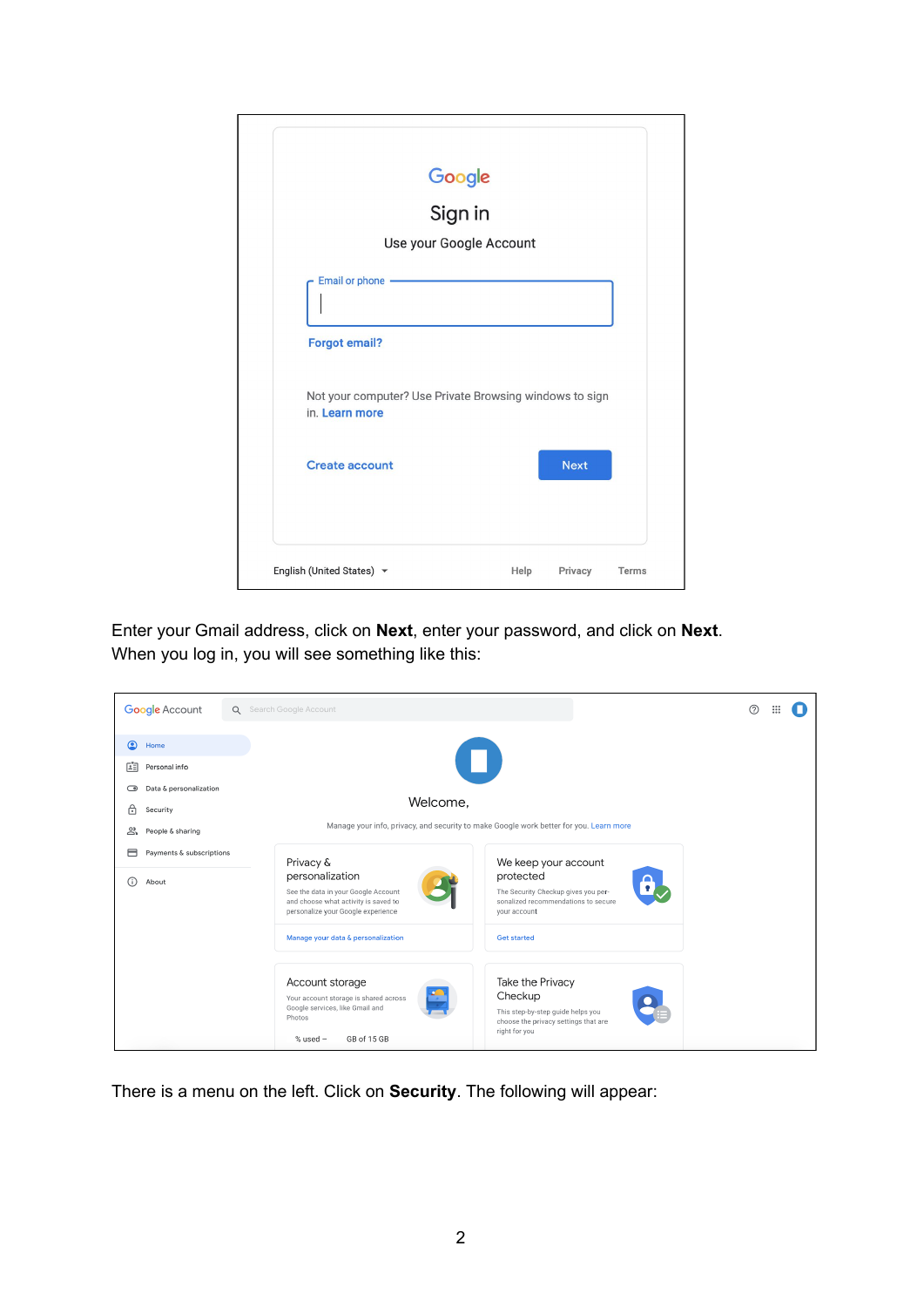| Google Account                                          | Q Search Google Account                                                                              |                                                                               |               | $\odot$ |
|---------------------------------------------------------|------------------------------------------------------------------------------------------------------|-------------------------------------------------------------------------------|---------------|---------|
| ◉<br>Home<br>陶<br>Personal info                         |                                                                                                      | Security<br>Settings and recommendations to help you keep your account secure |               |         |
| Data & personalization<br>$\bigcirc$<br>⊕<br>Security   | We keep your account protected<br>The Security Checkup gives you personalized recommendations to se- |                                                                               |               |         |
| చి<br>People & sharing<br>⊟<br>Payments & subscriptions | cure your account                                                                                    |                                                                               |               |         |
| (î)<br>About                                            | <b>Get started</b>                                                                                   |                                                                               |               |         |
|                                                         | Signing in to Google                                                                                 |                                                                               |               |         |
|                                                         | Password                                                                                             | Last changed                                                                  | $\,$          |         |
|                                                         | 2-Step Verification                                                                                  | $\bullet$ On                                                                  | $\rightarrow$ |         |
|                                                         | App passwords                                                                                        | None                                                                          | $\,$          |         |

Scroll down until you reach **Your Devices**:

| Your devices                                                          |  |  |  |  |
|-----------------------------------------------------------------------|--|--|--|--|
| You're currently signed in to your Google Account on<br>these devices |  |  |  |  |
| Mac                                                                   |  |  |  |  |
| $\blacktriangleright$ This device                                     |  |  |  |  |
| iPhone                                                                |  |  |  |  |
| $-12:46$ PM                                                           |  |  |  |  |
| Mac                                                                   |  |  |  |  |
| $-10:26$ AM                                                           |  |  |  |  |
| +1 more                                                               |  |  |  |  |
| $\bullet$ Find a lost device                                          |  |  |  |  |
| <b>Manage devices</b>                                                 |  |  |  |  |

Click on **Manage devices.** You will see something like this: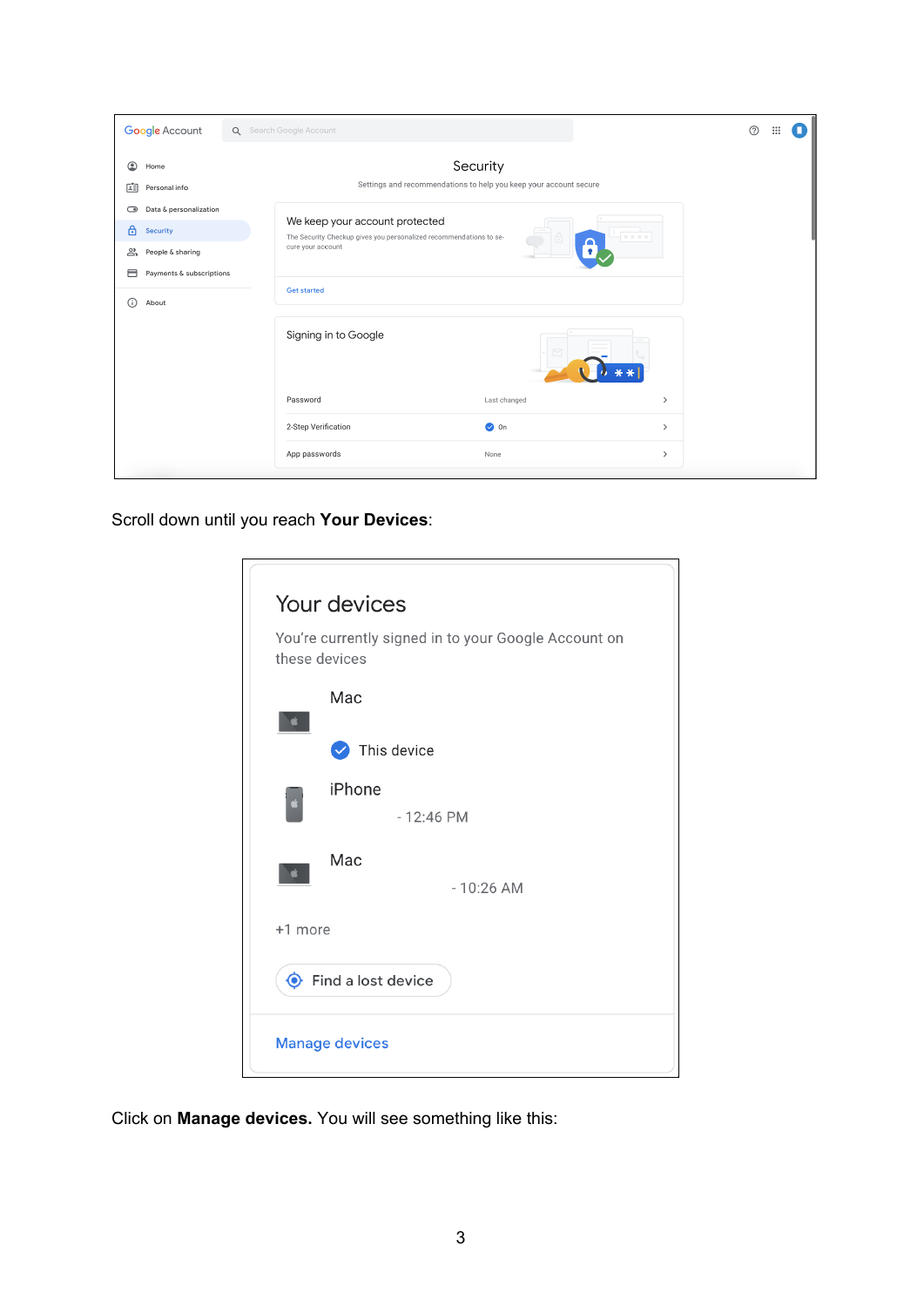| Google Account |                                                                                                                                                                    |                               |                                | $^{\circledR}$<br>$\dddot{}$ |  |
|----------------|--------------------------------------------------------------------------------------------------------------------------------------------------------------------|-------------------------------|--------------------------------|------------------------------|--|
|                | $\leftarrow$ Your devices                                                                                                                                          |                               |                                |                              |  |
|                | Where you're signed in<br>You're currently signed in to your Google Account on these devices. Learn more<br>Find a lost device<br><b>Don't recognize a device?</b> |                               |                                |                              |  |
|                |                                                                                                                                                                    | $\ddot{.}$                    | $\vdots$                       |                              |  |
|                | Mac                                                                                                                                                                | Mac                           | iPhone                         |                              |  |
|                | This device<br>More details                                                                                                                                        | 8 minutes ago<br>More details | 19 minutes ago<br>More details |                              |  |
|                | $\vdots$                                                                                                                                                           |                               |                                |                              |  |

In order to see more details about a specific device, click on it. You will see something like this:

|                        | Mac                                                                          |
|------------------------|------------------------------------------------------------------------------|
|                        | This device                                                                  |
|                        | First sign-in: Jul 13                                                        |
| <b>RECENT ACTIVITY</b> | Locations are approximate based on IP address. More info . Show IP addresses |
|                        | BROWSERS YOU'RE SIGNED IN ON                                                 |
| Safari                 | Chrome<br>O                                                                  |

Go back to **Your devices**: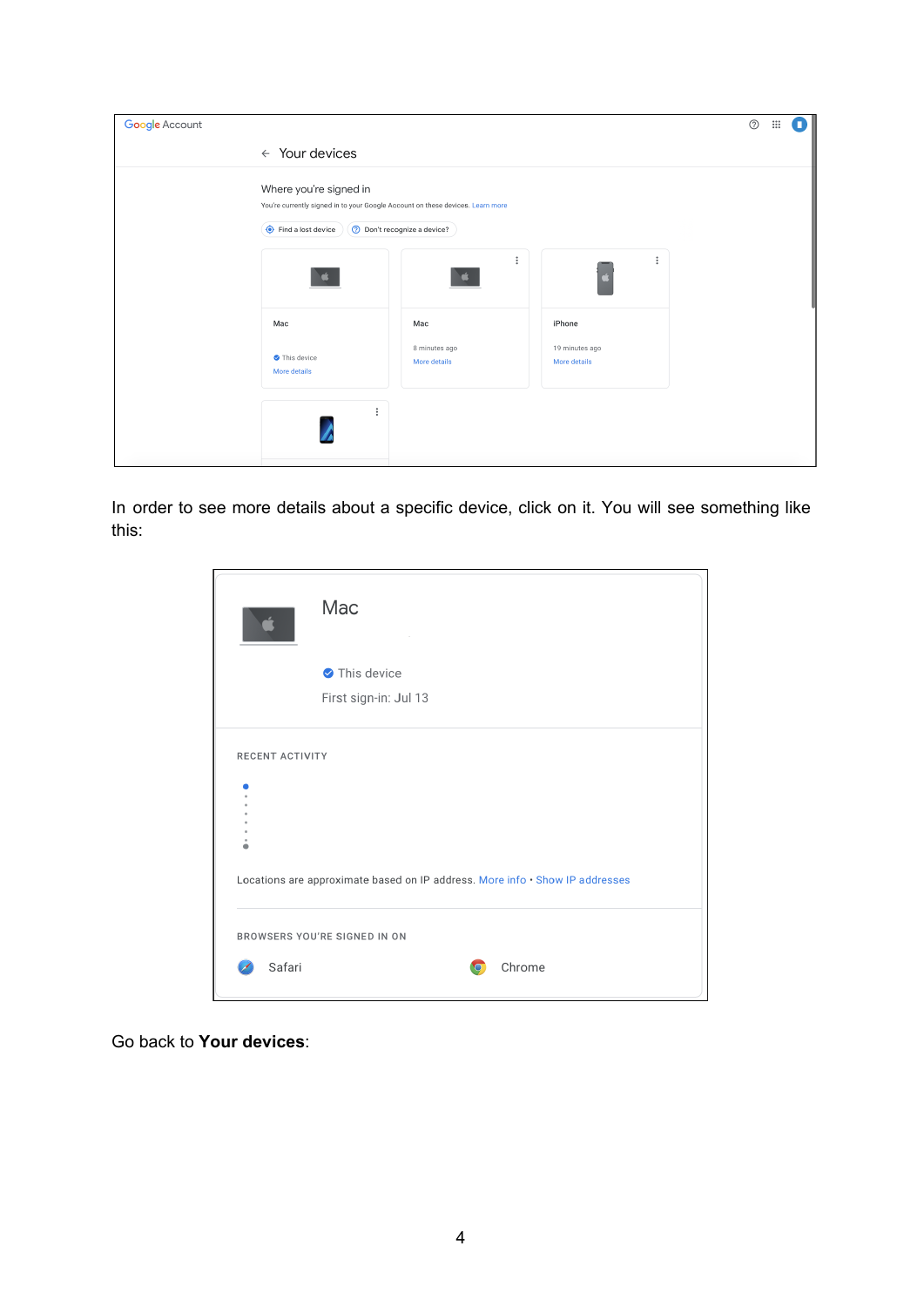| Google Account |                                                                                                                                                                      |                                      |                                          |  | $\circledcirc$ | $\ddot{\ddot{\bf 3}}$ |  |
|----------------|----------------------------------------------------------------------------------------------------------------------------------------------------------------------|--------------------------------------|------------------------------------------|--|----------------|-----------------------|--|
|                | $\leftarrow$ Your devices                                                                                                                                            |                                      |                                          |  |                |                       |  |
|                | Where you're signed in<br>You're currently signed in to your Google Account on these devices. Learn more<br>Find a lost device<br><b>O</b> Don't recognize a device? |                                      |                                          |  |                |                       |  |
|                |                                                                                                                                                                      | $\vdots$                             | $\vdots$                                 |  |                |                       |  |
|                | Mac<br>This device<br>More details                                                                                                                                   | Mac<br>8 minutes ago<br>More details | iPhone<br>19 minutes ago<br>More details |  |                |                       |  |
|                | $\vdots$                                                                                                                                                             |                                      |                                          |  |                |                       |  |

If you do not recognize a device, you can log it out.



**Be careful!** The person of concern might be logged out right away. Some abusers may become more violent if they get locked out of your account. If this is a concern for you, we strongly recommend that you carry out safety planning with a domestic violence or other support professional before making any changes to your account.

In order to log a device out, click on the **three dots** at the top right corner of that device's box:

| Sign out                     |  |
|------------------------------|--|
| Don't recognize this device? |  |
| Mac                          |  |
| 1 minute ago<br>More details |  |
|                              |  |